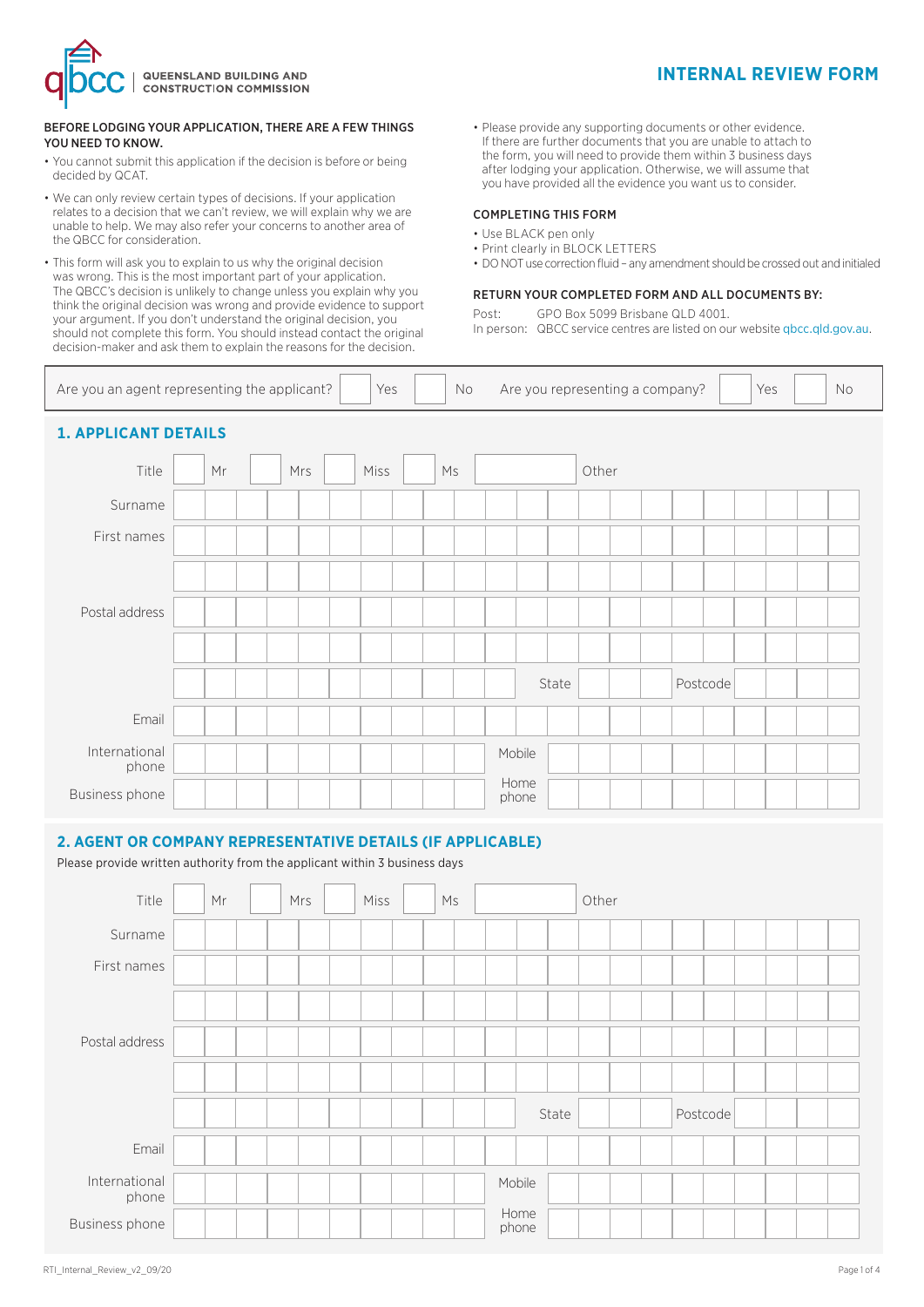



## **3. WHAT DECISION WOULD YOU LIKE TO HAVE INTERNALLY REVIEWED?**

| <b>Licensing and compliance decisions</b><br>(choose type of decision from list below)                                                  | <b>Certification decisions</b><br>(choose type of decision from list below)                                                      |
|-----------------------------------------------------------------------------------------------------------------------------------------|----------------------------------------------------------------------------------------------------------------------------------|
| Decision to refuse a licence application                                                                                                | Decision refuse a licence application                                                                                            |
| Decision to refuse a licence renewal                                                                                                    | Decision to refuse a licence renewal                                                                                             |
| Decision to impose or vary a licence condition                                                                                          | Decision to impose conditions on a certifier's licence                                                                           |
| Decision to suspend a licence                                                                                                           | Decision to suspend or cancel a certifier's licence                                                                              |
| Decision to cancel a licence                                                                                                            | Decision a certifier has engaged in unsatisfactory conduct                                                                       |
| Decision that there are reasonable grounds for concern that a<br>licensee does not satisfy the financial requirements for their licence | Decision a certifier has engaged in professional misconduct                                                                      |
| Decision that a person is an excluded individual for an insolvency<br>event or a series of insolvency events                            | Decision that a certifier has not engaged in unsatisfactory<br>conduct or professional misconduct                                |
| Decision that a company is an excluded company                                                                                          | Decision to disqualify a certifer from holding a certifier's licence                                                             |
| Decision that a person is an influential person for a company                                                                           | <b>Plumber and drainer decisions</b>                                                                                             |
| Decision that a person is a convicted company officer, banned<br>individual or disqualified person                                      | (choose type of decision from list below)                                                                                        |
| Decision to refuse an owner-builder permit                                                                                              | Decision after a review to impose or change conditions on a<br>plumbing and drainage licence                                     |
| Decision to suspend an owner-builder permit                                                                                             | Decision to refuse a licence as a plumber and drainer                                                                            |
| Decision to cancel an owner-builder permit                                                                                              | Decision to take disciplinary action against a plumber or drainer                                                                |
| Decision that a person is a non-licensee excluded individual                                                                            |                                                                                                                                  |
| Decision to publish details of a non-licensee excluded individual                                                                       | <b>Pool Safety inspector decisions</b><br>(choose type of decision from list below)                                              |
| Decision that an accountant is an excluded accountant                                                                                   | Decision to amend a pool safety inspector's licence                                                                              |
| Decision that an auditor is an excluded auditor                                                                                         | Decision to cancel a pool safety inspector's licence                                                                             |
|                                                                                                                                         | Decision to impose conditions on a pool safety inspector's licence                                                               |
| <b>Dispute resolution decisions</b><br>(choose type of decision from list below)                                                        | Decision to refuse a licence application for a pools safety inspector                                                            |
| Decision to issue a direction to rectify defective building work                                                                        | Decision to refuse to renew a licence for a pool safety inspector                                                                |
| Decision not to issue a direction to rectify                                                                                            | Decision to refuse to restore a licence for a pool safety inspector                                                              |
| Decision that rectification work is not satisfactory                                                                                    | Decision to suspend a pool safety inspector's licence                                                                            |
| Decision that rectification work is satisfactory                                                                                        | Decision to take disciplinary action against a pool safety inspector                                                             |
| Decision to issue a direction to rectify                                                                                                |                                                                                                                                  |
| Decision to take disciplinary action against a person under section 74F                                                                 | Non-conforming building products<br>(choose type of decision from list below)                                                    |
| <b>Insurance decisions</b><br>(choose type of decision from list below)                                                                 | Decision to direct a person in the chain of responsibility for a building<br>product to take stated action under section 74AL(5) |
| Decision about the scope of works for an insurance claim                                                                                | Decision to give a direction under section 74AN (remedy/prevention)                                                              |
| Decision that a domestic building contract has been terminated<br>allowing an insurance claim for incomplete work                       | Decision not to accept a building product undertaking under part<br>6AA, division 3                                              |
| Decision to disallow an insurance claim wholly or in part                                                                               | Decision not to agree to a withdrawal or variation of a building<br>product undertaking under section 74AT.                      |
|                                                                                                                                         | Decision to seize a place, part of a place, building, structure or other<br>thing under part 9, division 6                       |
|                                                                                                                                         | Decision to require information or attendance before the inspector<br>under section 105T                                         |
|                                                                                                                                         | Decision to give a direction under section 106P or 106Q<br>(non-conforming building products).                                   |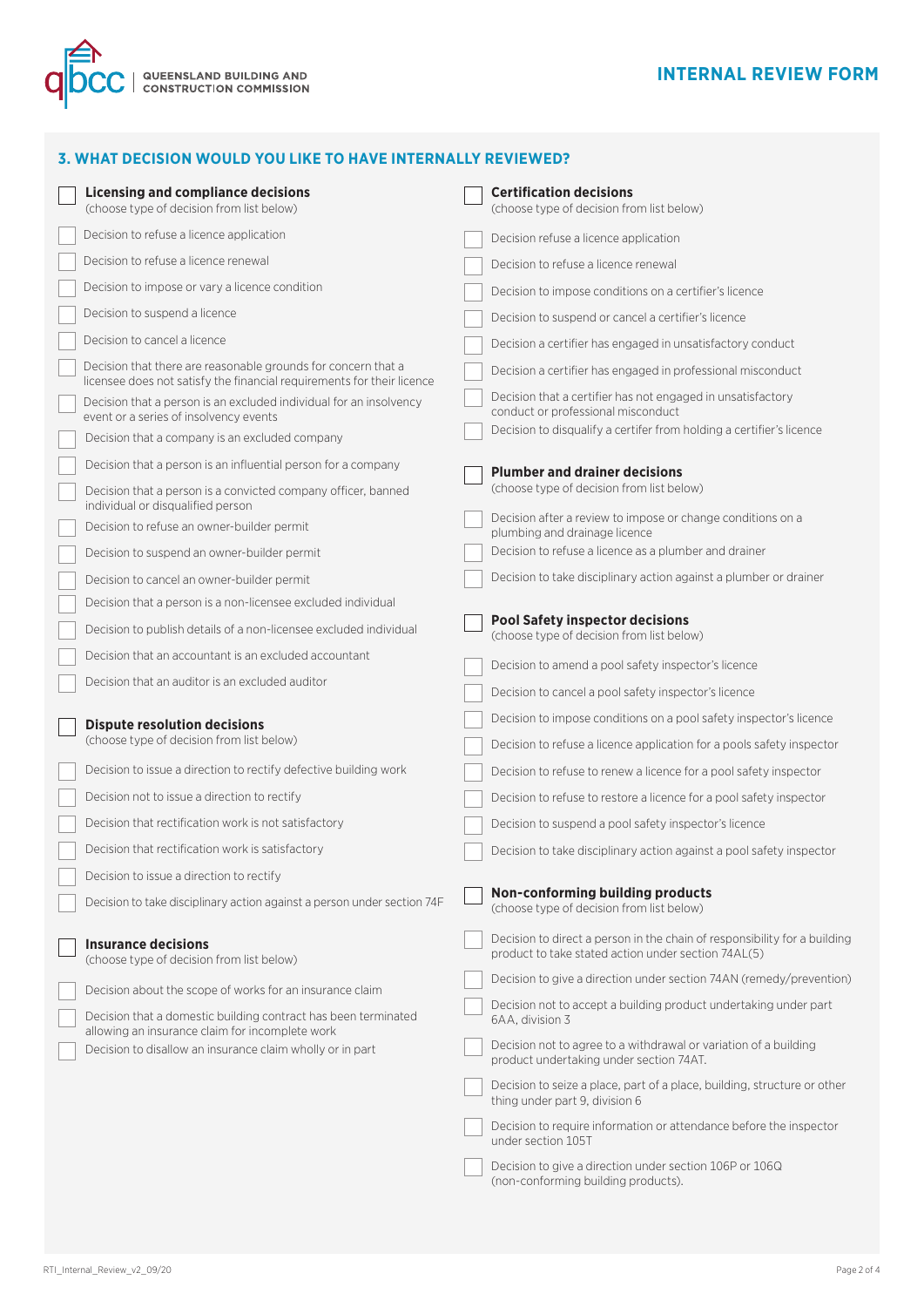

# **INTERNAL REVIEW FORM**

### **4. DETAILS OF DECISION TO BE REVIEWED**

# PLEASE ANSWER ALL FIELDS MARKED WITH \*

| *When did you receive the QBCC decision?                                                                                                                                                                                                                 |                                                               | *What is the case file number?                                        |  |  |  |  |  |  |  |  |  |  |  |  |  |
|----------------------------------------------------------------------------------------------------------------------------------------------------------------------------------------------------------------------------------------------------------|---------------------------------------------------------------|-----------------------------------------------------------------------|--|--|--|--|--|--|--|--|--|--|--|--|--|
| $\mathsf D$<br>D<br>M<br>M<br>Y<br>Y<br>Y                                                                                                                                                                                                                | Y                                                             | ('Our ref' located on the top right hand side of the decision letter) |  |  |  |  |  |  |  |  |  |  |  |  |  |
|                                                                                                                                                                                                                                                          |                                                               |                                                                       |  |  |  |  |  |  |  |  |  |  |  |  |  |
| *Who made the decision?                                                                                                                                                                                                                                  | (The name of the person on the bottom of the decision letter) |                                                                       |  |  |  |  |  |  |  |  |  |  |  |  |  |
| Surname                                                                                                                                                                                                                                                  |                                                               |                                                                       |  |  |  |  |  |  |  |  |  |  |  |  |  |
| First names                                                                                                                                                                                                                                              |                                                               |                                                                       |  |  |  |  |  |  |  |  |  |  |  |  |  |
| Why do you think the decision is wrong?<br>This is the most important part of your                                                                                                                                                                       |                                                               |                                                                       |  |  |  |  |  |  |  |  |  |  |  |  |  |
| application. If you do not explain why you<br>think the original decision is wrong, the<br>decision is unlikely to change. If you only<br>disagree with the part of the decision, you<br>should explain which part you disagree and<br>why you disagree. |                                                               |                                                                       |  |  |  |  |  |  |  |  |  |  |  |  |  |
| For example, if the decision related to a<br>number of different complaint items and<br>you only disagree with the decisions on<br>some of those items, you will need to specify<br>which items you disagree with and<br>explain why.                    |                                                               |                                                                       |  |  |  |  |  |  |  |  |  |  |  |  |  |
|                                                                                                                                                                                                                                                          |                                                               |                                                                       |  |  |  |  |  |  |  |  |  |  |  |  |  |
|                                                                                                                                                                                                                                                          |                                                               |                                                                       |  |  |  |  |  |  |  |  |  |  |  |  |  |
|                                                                                                                                                                                                                                                          |                                                               |                                                                       |  |  |  |  |  |  |  |  |  |  |  |  |  |

#### What steps have you taken?

These steps might include asking for further reasons for the decision, obtaining further evidence or speaking to the original decision-maker's supervisor.